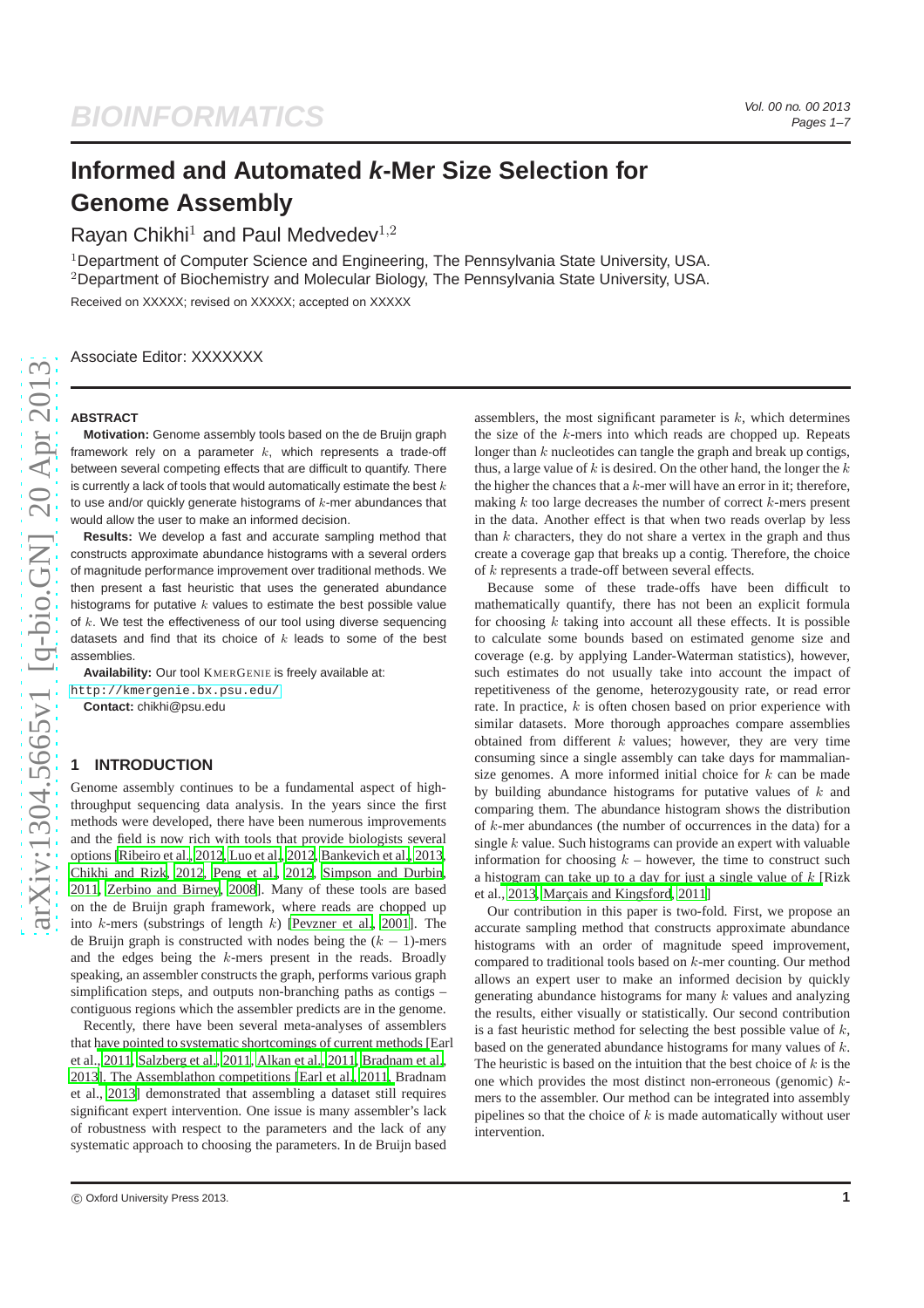We implement our methods in a publicly available tool called KMERGENIE. We test KMERGENIE's effectiveness using three sequencing datasets from a diverse set of genomes: *S. aureus*, human chromosome 14, and *B. impatiens*. First, we find that our approximation of the histogram is very close to the exact histogram and easily separable from histograms for nearby values of k. Next, we judge the accuracy of KMERGENIE's choice of  $k$  by assembling the data for numerous  $k$  values and comparing the quality of the assemblies. We find that KMERGENIE's choice leads to the best assemblies of *S. aureus* and *B. impatiens*, as measured by the contig length (NG50), and to a good assembly of *chr14* that represents a compromise between contig length and the number of errors.

## **2 METHODS**

Our method can be summarized as follows. We start by generating the abundance histograms for numerous putative values of  $k$ . We then fit a generative model to each histogram in order to estimate how many distinct k-mers in the histogram are genomic (i.e. errorfree). Finally, we pick the value of  $k$  which maximizes the number of genomic  $k$ -mers. We now describe each step in detail.

#### **2.1 Building the abundance histograms**

Consider a multiset of reads R from a sequencing experiment. For a given value of  $k$ , each read is seen as a multiset of  $k$ -mers. For instance with  $k = 3$ , the read ATAGATA is the multiset of five 3-mers (ATA, TAG, AGA, GAT, ATA). By taking the union of all reads, a dataset of reads is also seen as a multiset of k-mers. Each k-mer is said to have an abundance, which is the number of times it appears in the multiset. A common function used to understand the role of  $k$  is the abundance histogram. For a given abundance value  $i$ , the function tells the number of distinct  $k$ -mers with that abundance.

One way to calculate the abundance histogram is to first run a kmer counting algorithm. A k-mer counting algorithm takes a set of reads and outputs every present  $k$ -mer along with its abundance. The abundance histogram can then be calculated in a straightforward way. K-mer counting is itself a well-studied problem with efficient solutions and tools, though even efficient implementations can take hour[s or days on large datasets](#page-6-12) [Marçais and Kingsford[,](#page-6-12) [2011](#page-6-13), Rizk et al., [2013\]](#page-6-12). Such a solution would be inefficient for generating histograms for multiple values of  $k$  since one would need to run the k-mer counter multiple times.

Instead, we propose to create an approximate histogram by sampling from the k-mers, an idea explored in a more general setting by [Cormode et al. \[2005\]](#page-6-14). The pseudocode of our algorithm is shown in Algorithm [1.](#page-1-0) Intuitively, we use a parameter  $\epsilon$  to dictate the proportion of distinct k-mers we sample. We pick a hash function  $\rho_{\epsilon}$  :  $\{A, C, G, T\}^k \rightarrow [0..\epsilon]$  that uniformly distributes the universe of all possible k-mers into  $\epsilon$  buckets. In our implementation, we adopted a state-less 64 bits hash function (RanHash, page 352 in [\[Press et al., 2007](#page-6-15)]). We then count the abundances of only those  $k$ -mers that hash to 0. The abundance histogram is then computed from the  $k$ -mer counts, scaling the number of k-mers with a given abundance by  $\epsilon$ .

The running time of the algorithm is  $O(|R|(\ell - k))$ , where  $\ell$  is the read length. The expected memory usage is  $O(m/\epsilon)$ , where m is the number of distinct  $k$ -mers in  $R$ . Though the asymptotic running time is the same as for an exact  $k$ -mer counting algorithm, the total **Input:** An integer  $k > 0$ , a set of reads  $R, \epsilon > 0$ . **Output:** Approximate abundance histogram of k-mers in R 1: Init empty hash table  $T$ , with default values of 0.

2: **for all**  $k$ -mers  $x$  in  $R$  **do** 

3: **if**  $\rho_{\epsilon}(x) = 0$  **then** 

4:  $T[x] = T[x] + 1$ 

- 5: **end if**
- 6: **end for**
- 7: Compute abundance histogram  $h_{\epsilon}$  of T
- 8: Let  $h(i) = \epsilon \cdot h_{\epsilon}(i)$  for each i
- <span id="page-1-0"></span>9: Output h

overhead of adding k-mers to a hash table is reduced by a factor of  $\epsilon$ . Similarly, though the memory usage is asymptotically the same as for an exact k-mer counter, the decrease by a factor of  $\epsilon$  can make it feasible to store the hash table in RAM.

## **2.2 Generative model for the abundance histogram**

Given an abundance histogram, our next step is to infer the number of distinct genomic  $k$ -mers in it. In principle, if we knew the error rate, we could easily estimate the number of genomic k-mers (not necessarily distinct) as a proportion of the total number of  $k$ -mers. However, such a simple approach does not allow us to estimate which of the k-mers are genomic and hence does not allow us to estimate the number of *distinct* genomic k-mers. Moreover, the error rate is itself a parameter that is not known prior to assembly, so it must be estimated as well.

Instead, our approach is to take a generative model and fit it to the histogram. We can then infer the number of distinct genomic k-mers from the parameters of the model. Fitting a model to a histogram has been previously explored in the context of errorcorrection [\[Chaisson and Pevzner](#page-6-16), [2008,](#page-6-16) [Kelley et al., 2010\]](#page-6-17). We adopt the model proposed by [Kelley et al. \[2010\]](#page-6-17), which we describe here for completeness.

*2.2.1 Haploid model* The k-mer abundance histogram is a mixture of two distributions: one representing genomic k-mers, and one representing erroneous k-mers. We use the term *copy-number* to denote the number of times a genomic  $k$ -mer is repeated in the genome. A genomic  $k$ -mer distribution is itself a mixture of  $n$ Gaussians, each Gaussian corresponding to  $k$ -mers with a copynumber  $1 \leq i \leq n$ . We fix the maximum copy-number to  $n = 30$ . For each copy-number i, the mean  $\mu_i$  and variance  $\sigma_i^2$  of the Gaussian are different values (due to Illumina biases), proportional to the copy-number. Thus in our model, the mean and variance  $(\mu_1, \sigma_1^2)$  (for copy-number 1) are free parameters, and the remaining means and variances are fixed to  $\mu_i = i \mu_1$  and  $\sigma_i^2 = i \sigma_1^2$ . The weights of the mixture of Gaussians are given by a Zeta distribution, which has a single free shape parameter  $s$ . The erroneous  $k$ -mers distribution is modeled as a Pareto distribution with fixed scale of 1 and a free shape parameter  $\alpha$ . The mixture between erroneous and genomic k-mers is weighted by a free parameter  $p_e$ , which corresponds to the probability that a k-mer is erroneous. Thus in total, our model has five free parameters  $(\mu_1, \sigma_1^2, s, \alpha, p_e)$ .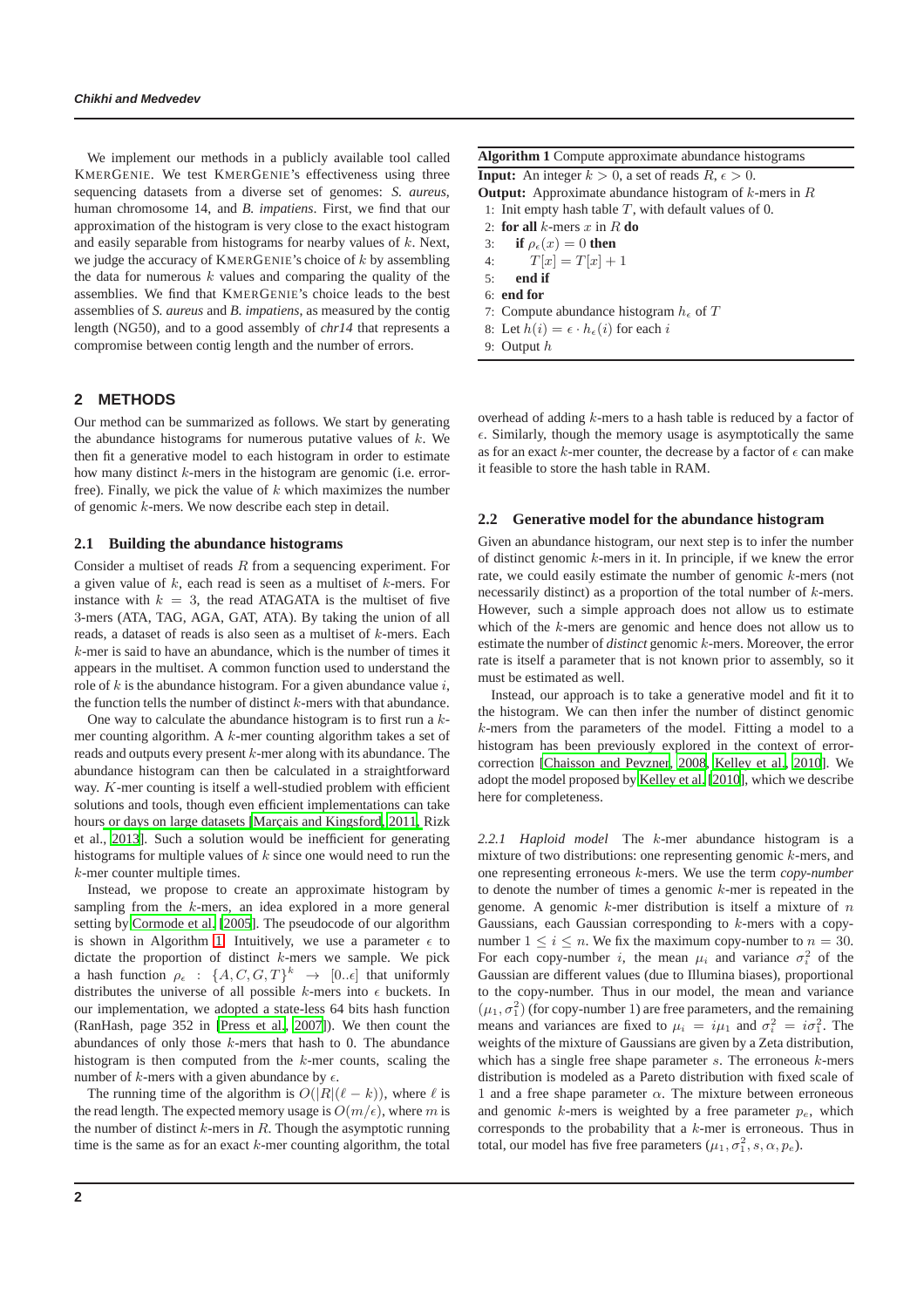*2.2.2 Extension to the diploid model* In the diploid case, we say that a  $k$ -mer is homozygous if it appears in both alleles, and is heterozygous otherwise. We model the genomic k-mers of a diploid organism as a mixture of two haploid genomic  $k$ -mer distributions  $D_{ht}$  and  $D_{hm}$ . A mixture parameter  $(p_h)$  controls the proportion of homozygous  $k$ -mers (drawn from  $D_{hm}$ ) to heterozygous  $k$ -mers (drawn from  $D_{ht}$ ). The parameters of the two distributions remain free, with the following exception. As homozygous  $k$ -mers are expected to be sequenced with twice the coverage of heterozygous k-mers, the mean of  $D_{hm}$  is fixed to twice the mean of  $D_{ht}$ . As in the haploid case, we model the erroneous  $k$ -mers as a Pareto distribution with parameter  $\alpha$  and a mixture proportion of  $p_e$ . In summary, the diploid model has eight free parameters: the variances  $(\sigma_1^2)$  and the Zeta shapes (s) for the  $D_{hm}$  and  $D_{ht}$  distributions; additionally, the mean  $(\mu_1)$  of  $D_{ht}$ , the Pareto shape  $(\alpha)$ , the error probability  $(p_e)$ , and the heterozygosity proportion  $(p_h)$ .

#### **2.3 Fitting the model to the histogram**

Given the abundance histogram, we can estimate the parameters of the above model that would be the best fit for the observed histogram. Similarly to what is done in [Kelley et al.](#page-6-17) [\[2010](#page-6-17)], we do a maximum-likelihood estimation of the parameters using the optim function in R (BFGS algorithm). Let  $d$  be the number of distinct k-mers present in the histogram. Let  $\hat{p}_e$  be the estimated mixture parameter between the erroneous and genomic  $k$ -mers in the above model. Immediately,  $\hat{p}_e d$  is an estimate of the numbers of erroneous k-mers and  $(1 - \hat{p}_e)d$  is an estimate of the number of genomic k-mers present in the reads.

#### **2.4 Finding the optimal** k

Our key insight is that the best value of  $k$  for assembly is the one which provides the most distinct genomic  $k$ -mers. To see this, consider the number of distinct k-mers in the reference genome. Observe that, as  $k$  increases, this number also increases and approaches the length of the genome, as a consequence of repeat instances becoming fully spanned by  $k$ -mers. Thus, a high number of distinct genomic  $k$ -mers allows the assembler to resolve more repetitions. In the ideal scenario of perfect coverage and error-free reads, the best value of  $k$  for assembly would be the read length. However, the read coverage is typically imperfect and reads are error-prone, requiring a more nuanced approach.

First, consider obvious high and low thresholds: for  $k$  close to the read length, it is unlikely that all the  $k$ -mers in the reference are present in the reads due to imperfect coverage. On the other hand, note that any genome will contain all  $k$ -mers for a small enough  $k$ (e.g. the human genome contains all possible 4-mers). This is due to the fact that a significant chunk of a genome behaves like a random string.

Next, we examine the values of  $k$  between these two thresholds. Essentially, two effects are competing. The shorter a  $k$ -mer is, the more likely it is (i) to appear in the reads, but also (ii) to be repeated in the reference. For a typical sequencing depth and values of  $k$ near the read length, it is likely that only a small fraction of the  $k$ -mers from the reference genome appears in the reads (effect (i)). However, unless the sequencing depth is insufficient for assembly, there exists of a largest value  $k_0$  at which nearly all the k-mers in the reference genome are present in the reads for  $k \leq k_0$ . Thus, decreasing  $k$  below  $k_0$  only contributes to making more  $k$ -mers repeated (effect (ii)).

From these observations, we conclude that the number of distinct genomic k-mers in the reads is likely to reach a maximum value. At this value, all the  $k$ -mers in the reference genome are likely to appear in the reads, thus the assembly at this  $k$ -mer length nearly covers all the genome. Also, the assembly is likely to be of high contiguity as a large number of distinct  $k$ -mers imply that more repetitions are fully spanned by k-mers.

## **3 RESULTS**

#### **3.1 Datasets and assemblers**

We benchmarked KMERGENIE using data from the Genome Assembly Gold-standard Evaluation (GAGE), which was previously used to evaluate and compare different assemblers [\[Salzberg et al.](#page-6-9), [2011](#page-6-9)]. We used three datasets from three genomes of different sizes: *S. aureus* (2.8 Mbp), human chromosome 14 (88 Mbp) and *B. impatiens* (250 Mbp). The datasets contain 5mil/62mil/497mil Illumina reads of length 101bp/101bp/124bp (respectively). The coverages are 167x/70x/247x.

For each dataset, the GAGE study published the assembler that produced the best results, along with its most effective formula (including commands and parameters). To assess how our predicted  $k$  values relate to the quality of assemblies, we choose, for each dataset, the de Bruijn assembler and formula that produced the best results in the GAGE study. For *S. aureus* and *chr14*, this was Velvet 1.2.08 [\[Zerbino and Birney, 2008](#page-6-6)] with the parameters given on the GAGE website. For *B. impatiens*[, we used SOAPdenovo2 \[](#page-6-1)Luo et al., [2012](#page-6-1)] using the GAGE recipe and no additional parameters. All experiments were run on a 32-core machine (Xeon E7-8837 @ 2.67 GHz) with 512GB RAM.

#### **3.2 Performance of** KMERGENIE**'s choice of** k

We ran KMERGENIE on all three datasets with putative  $k$  values of  $21, 31, 41, 51, 61, 71, 81$  and a sampling frequency of  $\epsilon = 1000$ . The optimal values of k were predicted to be 31 for *S. aureus*, 71 for *chr14*, and 51 for *B. impatiens*. We then assembled each dataset using both the optimal and other reasonable values of  $k$ . The results of each assembly are shown in Table [1.](#page-3-0) The decision of what constitutes a "best" assembly is complicated due to the inher[ent trade-offs](#page-6-11) [\[Salzberg et al.](#page-6-9)[,](#page-6-11) [2011](#page-6-9)[,](#page-6-11) [Earl et al.](#page-6-8)[,](#page-6-11) [2011](#page-6-8)[,](#page-6-11) Bradnam et al., [2013\]](#page-6-11). We therefore evaluated each assembly using three common quality measures: the contig NG50 length, the assembly size, and the number of assembly errors. Contig NG50 is defined as the length at which half of the predicted genome size is contained in contigs longer than this length. Contigs were obtained by splitting reported scaffolds at each undetermined nucleotide. The size was measured as the sum total length of contigs larger than 500 bp. The Error column reflects the number of mis-joins called by the QUAST software [\[Gurevich et al., 2013](#page-6-18)]. Note that for *B. impatiens* there is no reference available and hence it is not possible to measure the number of errors. QUAST reports an assembly error as a position in the assembled contigs where one of the following mis-assembly events occur: (i) the left flanking sequence aligns over 1 kbp away from the right flanking sequence on the reference, or (ii) they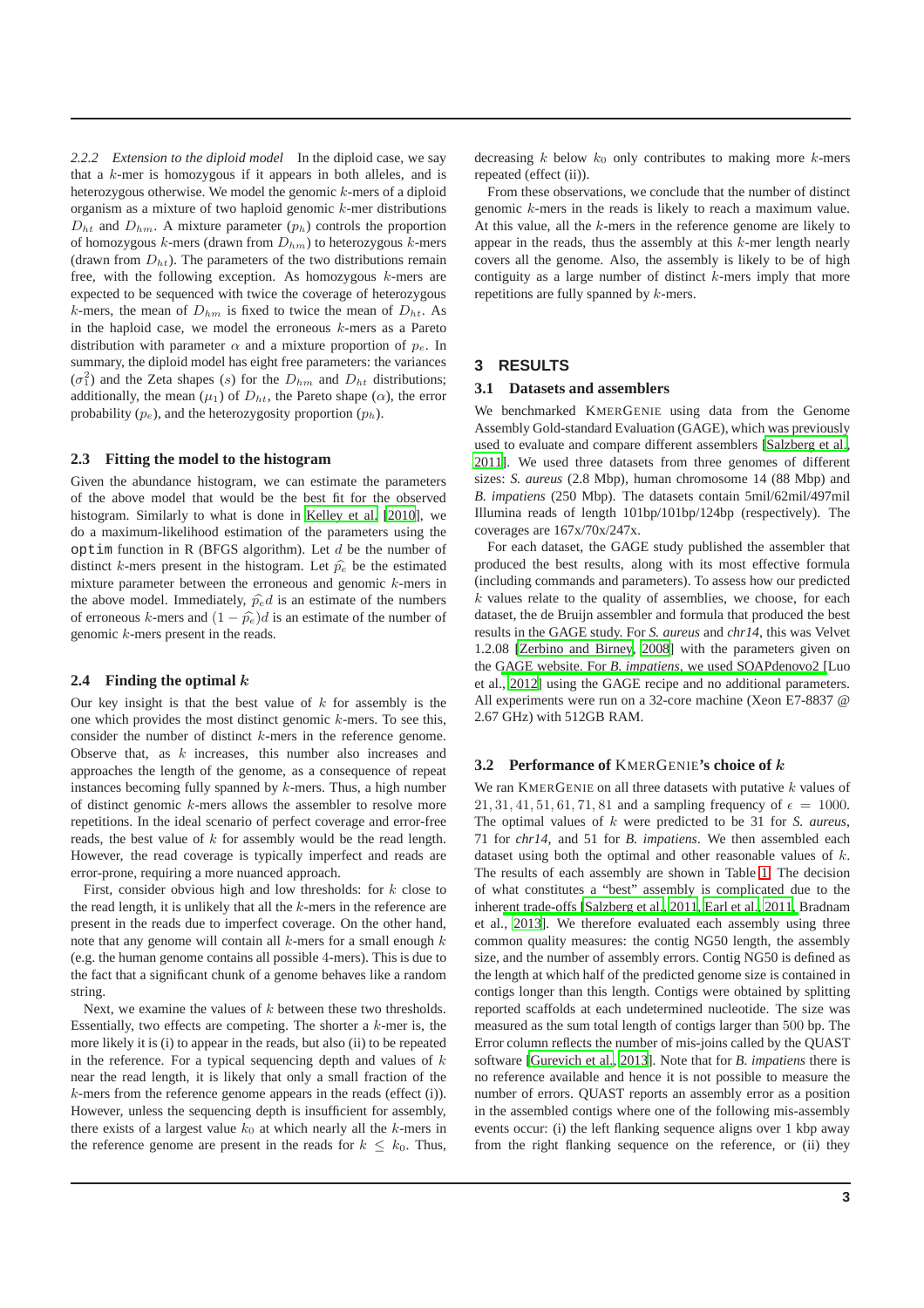|                           | Assembly Contig NG50 (Kbp) Size (Mbp) Errors |        |                |
|---------------------------|----------------------------------------------|--------|----------------|
| <i>S. aureus</i> (Velvet) |                                              |        |                |
| $k=21$                    | 0.5                                          | 7.65   | $\overline{0}$ |
| $k=31$                    | 19.4                                         | 2.83   | 10             |
| $k = 41$ 11.7             |                                              | 2.81   | 6              |
| $k = 51$ 4.6              |                                              | 2.80   | 9              |
| $chr14$ (Velvet)          |                                              |        |                |
| $k = 41$ 2.4              |                                              | 74.56  | 764            |
| $k = 51$ 4.0              |                                              | 79.92  | 843            |
| $k = 61$ 5.4              |                                              | 82.10  | 431            |
| $k = 71$ 4.7              |                                              | 81.89  | 251            |
| $k=81$                    | 1.8                                          | 74.18  | 153            |
|                           | B. impatiens (SOAPdenovo2)                   |        |                |
| $k=41$                    | 5.4                                          | 224.05 |                |
| $k = 51$ 10.4             |                                              | 229.71 |                |
| $k = 61$ 9.5              |                                              | 230.36 |                |
| $k = 71$ 5.9              |                                              | 226.11 |                |
| $k = 81$ 2.5              |                                              | 207.11 |                |
|                           |                                              |        |                |

<span id="page-3-0"></span>

|  | <b>Table 1.</b> Quality of assemblies for different values of k. The value of k |  |  |  |  |  |
|--|---------------------------------------------------------------------------------|--|--|--|--|--|
|  | predicted by KMERGENIE is underlined.                                           |  |  |  |  |  |

overlap by  $> 1$  kb, or (iii) the flanking sequences align on opposite strands or different chromosomes.

For *S. aureus*, the assembly with the chosen k had the best NG50 and size, but had more errors than other assemblies. For *chr14*, the assembly with the chosen  $k$  did not have the best NG50 or size (though it was close), but did have significantly less errors. For *B. impatiens*, the chosen k gave an assembly with the best NG50 and second best size (the number of errors is unknown since there is no reference). Overall, KMERGENIE's choice of  $k$  led to the best assemblies of *S. aureus* and *B. impatiens*, as measured by the NG50 and assembly size, and to a good assembly of *chr14* that represents a compromise between NG50/assembly size and the number of errors.

KMERGENIE is multi-threaded, it uses one thread per  $k$  value. For a single thread, the running time and memory usage of KMERGENIE is shown in Table [2.](#page-3-1) We also compared the speed of our approximate histogram generation to what could be achieved by the exact k-mer counting method DSK [\[Rizk et al.](#page-6-12), [2013](#page-6-12)]. KMERGENIE ran 6-10 times faster than DSK, confirming that our sampling approach leads to significant speed-ups. For the largest dataset (*B. impatiens*), the total wall-clock time of KMERGENIE with k-mer set {21, 31, 41, 51, 61, 71, 81} using 7 threads is 3 hours. Note that assembling *B. impatiens* using SOAPdenovo2 requires approximately 30 CPU hours for a single value of  $k$  (10 wall-clock hours, 8 threads).

## **3.3 Comparison with VelvetOptimizer and VelvetAdvisor**

We are aware of only two other methods that have been proposed to optimize  $k$ . VelvetOptimizer (abbreviated VO) is an unpublished tool that attempts to optimize  $k$  by performing a Velvet assembly for each odd  $k$  value between 19 and 79 and picking the one that yields the highest scaffold N50 (Seemann, [http://dna.med.](http://dna.med.monash.edu.au/~torsten/velvet_advisor)

| Organism                                                    | CPU time<br>DSK. |                                       | Memory usage of<br>KMERGENIE KMERGENIE (GB) |
|-------------------------------------------------------------|------------------|---------------------------------------|---------------------------------------------|
| S. aureus<br>chr14<br><i>B. impatiens</i> 7.5 hour 1.2 hour | 2min<br>48min    | 11 <sub>sec</sub><br>7 <sub>min</sub> | 0.1<br>0.1<br>0.4                           |

<span id="page-3-1"></span>Table 2. Resource utilization of KMERGENIE compared to a  $k$ -mer counting based approach (DSK).We executed KMERGENIE and DSK for a single value of k (81) using one thread. KMERGENIE was executed with a sampling frequency of  $\epsilon = 1000$ . DSK used 5 GB of memory.

[monash.edu.au/˜torsten/velvet\\_advisor](http://dna.med.monash.edu.au/~torsten/velvet_advisor)). It then determines coverage cut-off parameters that yield the longest assembly in contigs longer than 1 kbp. Since this requires doing 30 assemblies, using VO on the *chr14* data would require close to half a CPU-year. We therefore were not able to evaluate VO on *chr14* or the even larger *B. impatiens*.

We did execute VO on the *S. aureus* dataset, using the default optimization parameters. Each Velvet assembly requires around 40 minutes of CPU time, resulting in 20 hours computation (though this can be parallelized). VO selected the assembly with  $k = 41$ , with expected coverage value of 12, and cut-off value of 6.47. Compared to the assembly based on KMERGENIE's choice of  $k =$ 31 (shown in Table [1\)](#page-3-0), VO's assembly has slightly higher size (2.85kbp vs 2.83kbp), significantly lower contig NG50 (11.6kbp vs 19.4kbp), and significantly more errors (23 vs 10). The VO assembly has a higher scaffold N50 (734 kbp versus 257 kbp), but this high N50 value may be misleading: QUAST reports a NGA50 value (corrected scaffold NG50) of 11.6 kbp for the VO assembly, and 110.2 kbp for KMERGENIE assembly. We conclude that KMERGENIE's choice of  $k$  leads to a better assembly than VO's in this case. We note, however, that we believe the main advantage of KMERGENIE over VO's approach is that it is orders of magnitude faster (2mins vs 20 hours) and is applicable even when VO is not feasible (e.g. *chr14* and *B. impatiens*).

Another method is the unpublished tool Velvet Advisor (Gladman and Seemann, [http://bioinformatics.net.](http://bioinformatics.net.au/software.velvetoptimiser.shtml) [au/software.velvetoptimiser.shtml](http://bioinformatics.net.au/software.velvetoptimiser.shtml)).It uses a formula to recommend a value of  $k$ , given the number of reads, the read length and the estimated genome length. Velvet Advisor recommends  $k = 81$  for the *S. aureus* dataset,  $k = 51$  for the *chr14* dataset and  $k = 85$  for the *B. impatiens* dataset. The *k* value for the *chr14* dataset leads to a good assembly, but, for *S. aureus* and *B. impatiens*, the assemblies using these values are very poor.

### **3.4 Effect of sampling and the fit of the statistical model**

Since the main purpose of the histograms is to contrast the differences between different  $k$  values, we measure the accuracy of our approximate histogram by comparing it at a fixed  $k$  value (51) to the exact distribution of  $k = 51$  and the exact distributions of nearby  $k$  (41 and 61). The results for our three datasets are shown in Figure [1.](#page-4-0) We observe that the sampled histogram closely follows the exact one and easily discriminates between other  $k$  values when such a discrimination is possible from the exact counts.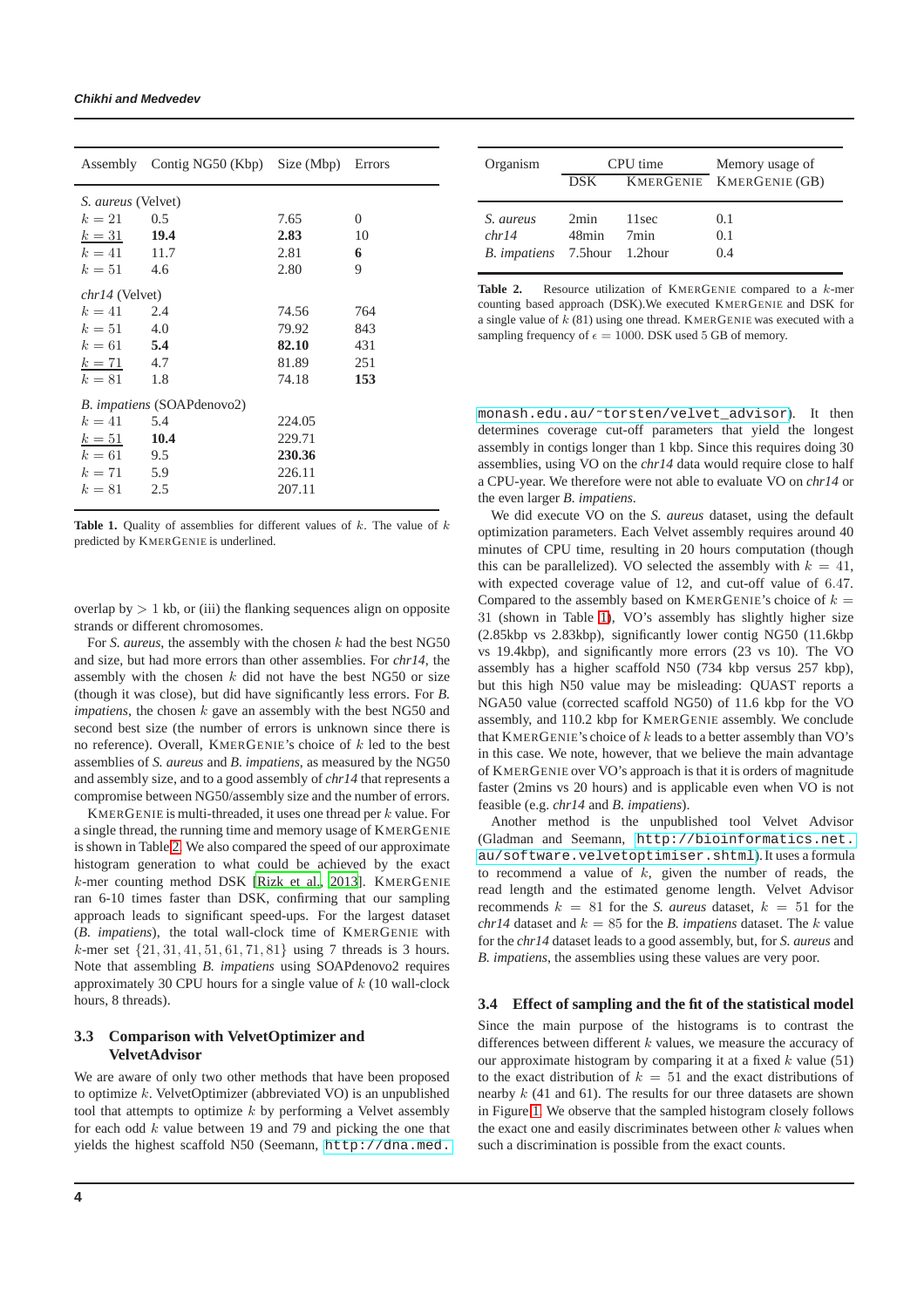

<span id="page-4-0"></span>**Fig. 1.** The accuracy of the sampling method. The panels reflect the three datasets: *S. aureus* (a), *chr14* (b), and *B. impatiens* (c). Each plot show the exact histogram curves for  $k = 51$  (solid black curve),  $k = 41$  (dash-dot red curve), and  $k = 61$  (dashed green curve). The approximate (sampled) histogram is shown using black dots. Note that  $y$  is shown on a log-scale, exaggerating the differences at lower  $y$  values.

We illustrate the effect of k on the abundance histogram for *chr14* in Figure [2.](#page-5-0) In this case, the histogram is dominated by a mixture of a distribution for erroneous k-mers and one for genomic k-mers. As  $k$  increases, the genomic distribution shifts left and becomes more narrow, resulting in a larger overlap with the erroneous distribution.

Figure [2](#page-5-0) also shows the fit of our model to the histogram. Even though the human genome is diploid, its heterozygosity rate is small enough that we model the  $k$ -mer abundance histogram using the haploid statistical model. The high copycounts appear to be inaccurately fitted, but note that the log-scale amplifies the difference in low abundances. For *B. impatiens*, on the other hand, the haploid model does not lead to a good fit, likely due to a possibly higher polymorphism rate. Figure [3](#page-5-1) shows the difference in fit between using a haploid and diploid model for *B. impatiens*.

## **3.5 Relation of the number of distinct genomic** k**-mers to assembly quality**

An important component of our method is the prediction of the number of distinct genomic k-mers from the abundance histogram. Our underlying assumption is that providing the assembler with more distinct genomic  $k$ -mers leads to more of these  $k$ -mers being used in contigs and to longer contigs. To measure this effect, we plot (as a function of  $k$ ) the number of distinct genomic  $k$ -mers predicted from the histogram, the number of distinct k-mers used in the assembly, the NG50 of the assembly, and the number of distinct  $k$ -mers in the reference (Figure [4\)](#page-5-2).

For *S. aureus* and *chr14*, the number of distinct genomic kmers in the assembly approximatively mirrors the number of ones predicted in the input, with the exception of extreme  $k$  values. For *B. impatiens*, the variations of the predicted number of k-mers do not match the variations of the number of distinct  $k$ -mers present in the assemblies. We postulate that this discrepancy may be due to heterozygosity, and note that the agreement between NG50 and our prediction is sufficient for our purpose.

For all three organisms, the NG50 rises and falls in accordance with the number of predicted distinct genomic  $k$ -mers. We also observe that KMERGENIE overestimates the number of distinct genomic k-mers when compared to the reference k-mers. A part of this is likely due to heterozygosity, which is not captured in the haploid reference. However, it may also partially indicate room for improvement in our statistical model and/or optimization.

For the lowest values of k in the *S. aureus* and *B. impatiens* datasets, the assemblers produce a much larger assembly than expected. We conjecture that this is due to a mis-estimation in the assemblers of what constitutes an erroneous  $k$ -mer (since with low  $k$ -mer sizes, erroneous  $k$ -mer have higher abundance than with high k-mer sizes). We verified this conjecture in the *S. aureus* dataset, by manually assembling *S. aureus* with Velvet using  $k = 21$  and a larger coverage cut-off value forced to 7 (experimentally found). The new Velvet assembly size is 2.8 Mbp, which is much closer to the reference size than the 7.65 Mbp assembly with automatic coverage cut-off. Thus, this indicates that larger assemblies are artifacts made by assemblers rather than an actual increase of genomic k-mers.

## **4 DISCUSSION**

While we have presented a method that attempts to find the best value of  $k$  for assembly, we would like to note several limitations inherent in this approach. First of all, KMERGENIE may in some instances report that a best value of  $k$  cannot be found because it is not able to fit the generative model to the abundance histograms. This could simply be due to a limitation of our model or the optimization algorithm, but it could also be due to a difficulty inherent in the data. For example, data from single cell experiments have uneven coverage [\[Chitsaz et al.](#page-6-19), [2011\]](#page-6-19), violating a basic assumption of our model. Similarly, data from metagenomic or RNA-seq experiments do not come from a single genome and their histograms have different properties. In these cases, it has been observed that there is often no single best  $k$  and and that combining the assemblies from different  $k$  can be beneficial. Though KMERGENIE does not suggest a  $k$  in these cases, it provides the abundance histograms that can be useful in determining the best assembly approach.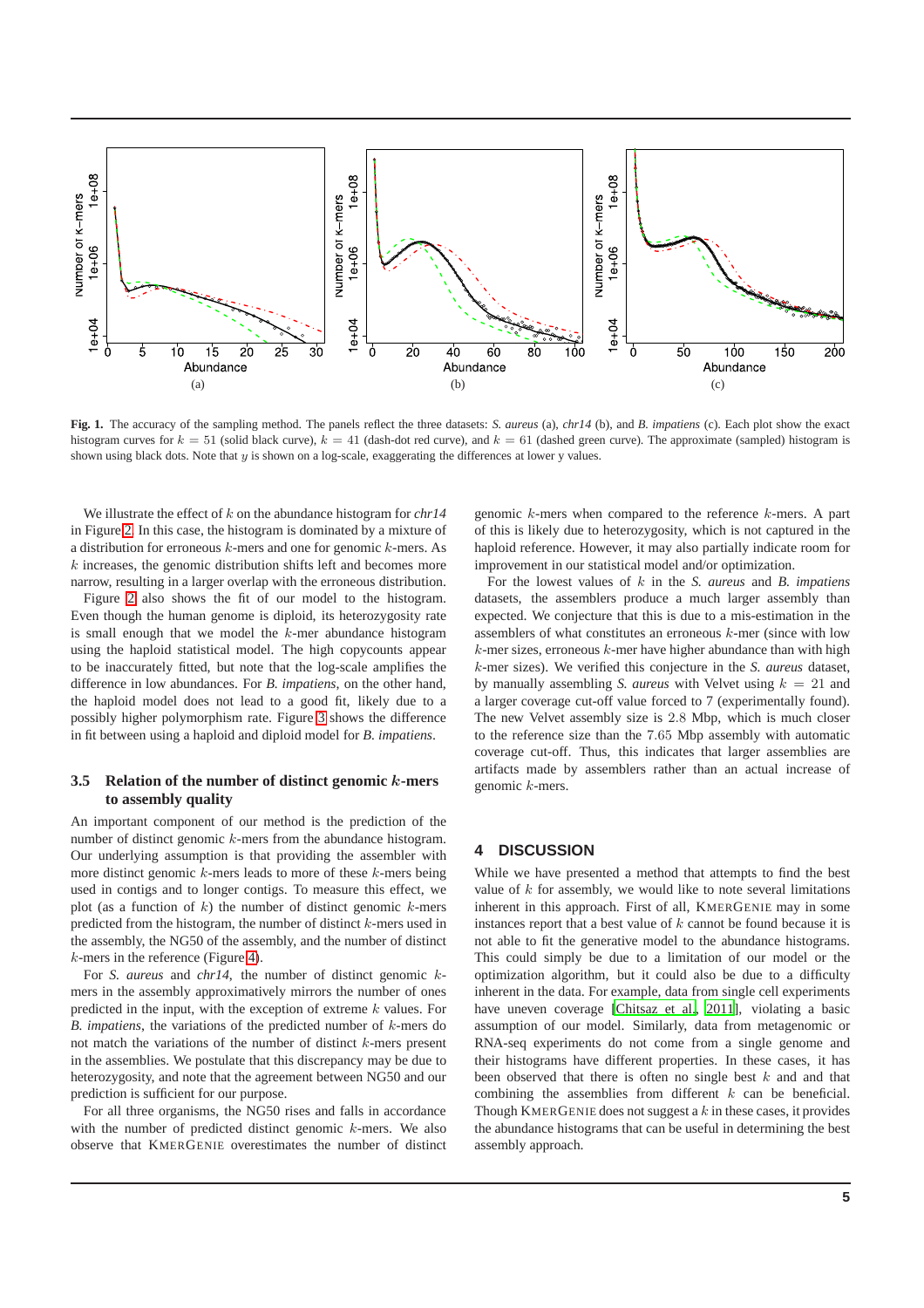

<span id="page-5-0"></span>**Fig. 2.** The abundance histograms for *chr14* with k values of 21, 41, and 81 (on a y log scale). Each plot also shows a curve corresponding to the optimized statistical model (haploid).



<span id="page-5-1"></span>Fig. 3. The abundance histogram and optimized model for *B. impatiens*,  $k = 41$ , using a haploid (left) and a diploid model (right), on a y log scale. In both graphs, the black histogram curves are the actual k-mer histogram, and the red (solid) curve is the maximum likelihood fit using our model. In the diploid model graph, the green (dot-dashed) curve models the heterozygous k-mers, and the blue (dashed) curve models the homozygous k-mers. Other components of the mixture are not shown.



<span id="page-5-2"></span>**Fig. 4.** Relation of the number of distinct genomic k-mers to assembly quality. We show the results for the three datasets: *S. aureus* (left), *chr14* (middle), *B. impatiens* (right). We plot the number of distinct genomic k-mers predicted from the histogram from our model, the number present in the reference, and the number present in the assembly. We also show the NG50 of the assembly.